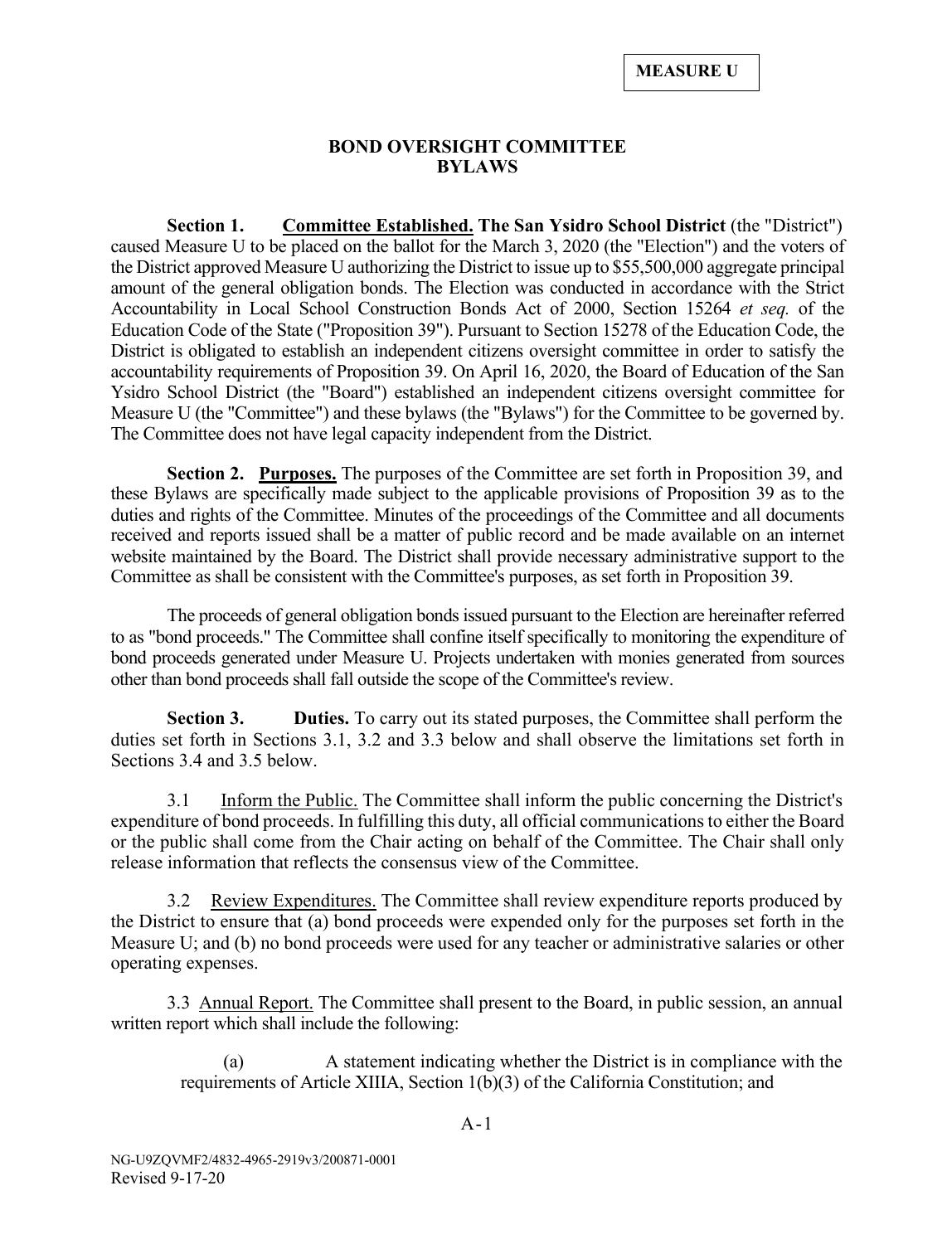(b) A summary of the Committee's proceedings and activities for the preceding year.

3.4 Duties of the Board and/or Superintendent. Either the Board or the Superintendent, as the Board shall determine, shall have the following powers reserved to it, and the Committee shall have no jurisdiction over the following types of activities:

- (a) Approval of contracts,
- (b) Approval of change orders,
- (c) Expenditure of bond proceeds,
- (d) Handling of all legal matters,
- (e) Approval of project plans and schedules,
- (f) Approval of all deferred maintenance plans, and
- (g) Approval of the sale of bonds.

3.5 Measure U Projects Only. In recognition of the fact that the Committee is charged with overseeing the expenditure of bond proceeds, the Board has not charged the Committee with responsibility for:

(a) Projects financed without bond proceeds either through the State of California, developer fees, tax increment revenues, certificates of participation, special taxes, lease/revenue bonds, the District general fund or other sources, which shall be outside the authority of the Committee.

(b) The establishment of priorities and order of construction for the projects to be funded with bond proceeds, which shall be made by the Board in its sole discretion.

(c) The selection of architects, engineers, soils engineers, construction managers, project managers, CEQA consultants and such other professional service firms as are required to complete the projects funded with bond proceeds which shall be based on criteria established by the Board in its sole discretion.

(d) The approval of the design for each project including exterior materials, paint color, interior finishes, site plan and construction methods (modular vs. permanent) which shall be determined by the Board in its sole discretion.

(e) The selection of independent audit firm(s), performance audit consultants and such other consultants as are necessary to support the activities of the Committee which shall be determined by the Board in its sole discretion and may be the audit firm that audits the District's financial statements.

(f) The approval of an annual budget for the Committee that is sufficient to carry out its activities which shall be determined by the Board in its sole discretion.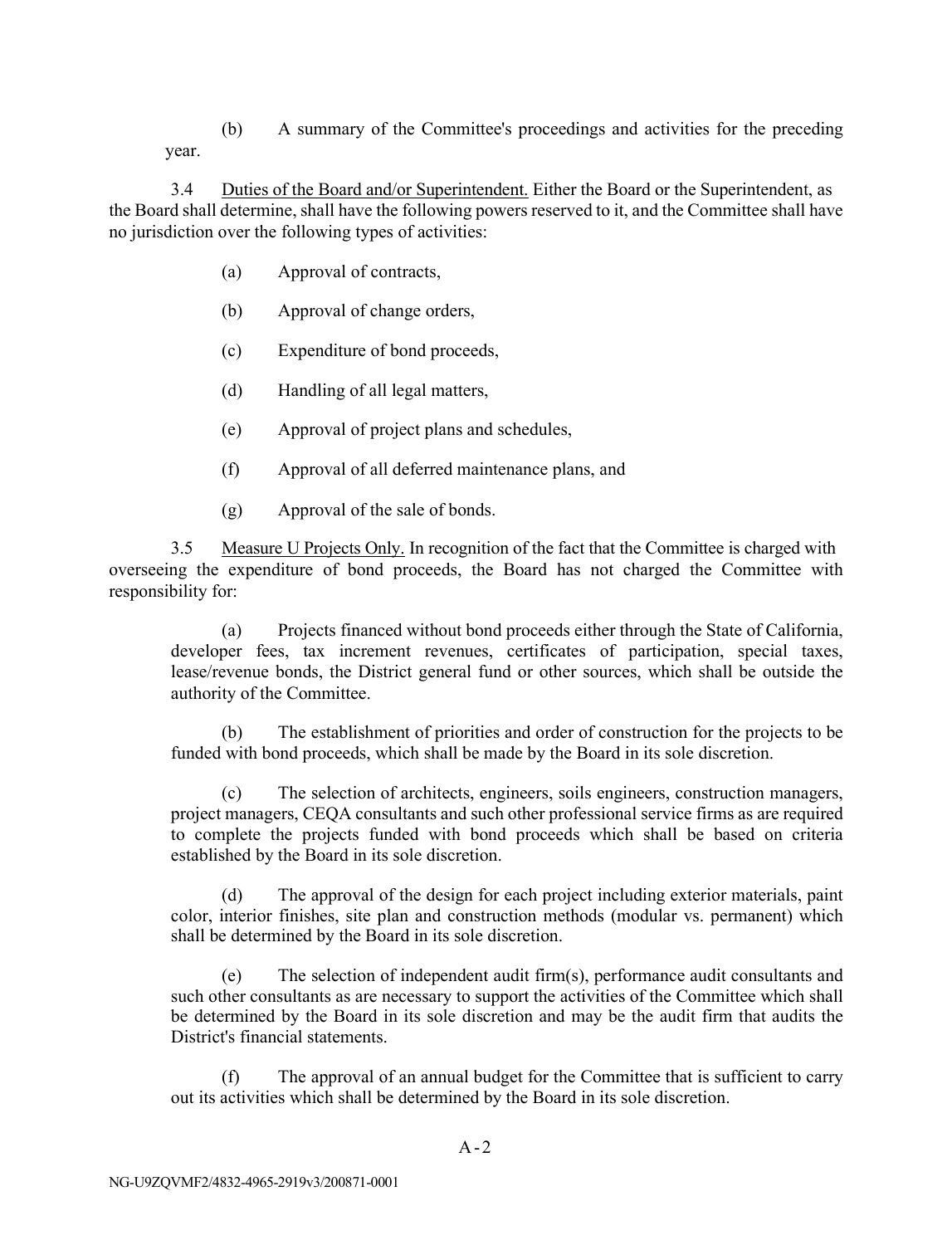(g) The appointment or reappointment of qualified applicants to serve on the Committee, subject to legal limitations, which shall be based on criteria adopted in the Board's sole discretion as part of carrying out its function under Proposition 39.

### **Section 4. Authorized Activities.**

**4.1** In order to perform the duties set forth in Sections 3.1, 3.2 and 3.3 above, the Committee may engage in any of the activities authorized under Proposition 39 including the following:

(a) Receive and review copies of the District's annual independent performance audit and annual independent financial audit as required by Article XIIIA of the California Constitution.

(b) Inspect school facilities and grounds for which bond proceeds have been or will be expended, in accordance with any access procedure established by the District's Superintendent, in order to ensure that bond proceeds are expended in accordance with the requirements of Article XIIIA of the California Constitution.

(c) Receive and review copies of any deferred maintenance proposals or plans for facilities financed with bond proceeds.

(d) Review efforts by the District to maximize bond proceeds by implementing various cost-saving measures, including, but not limited to, those set forth in Section 15278(c)(5) of the Education Code.

## **Section 5. Membership**

# 5.1 Number.

The Committee shall consist of seven (7) members appointed by the Board in such manner as the Board determines, and based on criteria established by Proposition 39, which provides that:

- One (1) member shall be the parent or guardian of a child enrolled in the District.
- One **(1)** member shall be both a parent or guardian of a child enrolled in the District and active in a parent-teacher organization, such as the P.T.A. or a school site council.
- One (1) member shall be active in a business organization representing the business community located in the District.
- One (1) member shall be active in a senior citizens' organization.
- One (1) member shall be active in a bona-fide taxpayers association.
- Two (2) members shall be from the community at-large.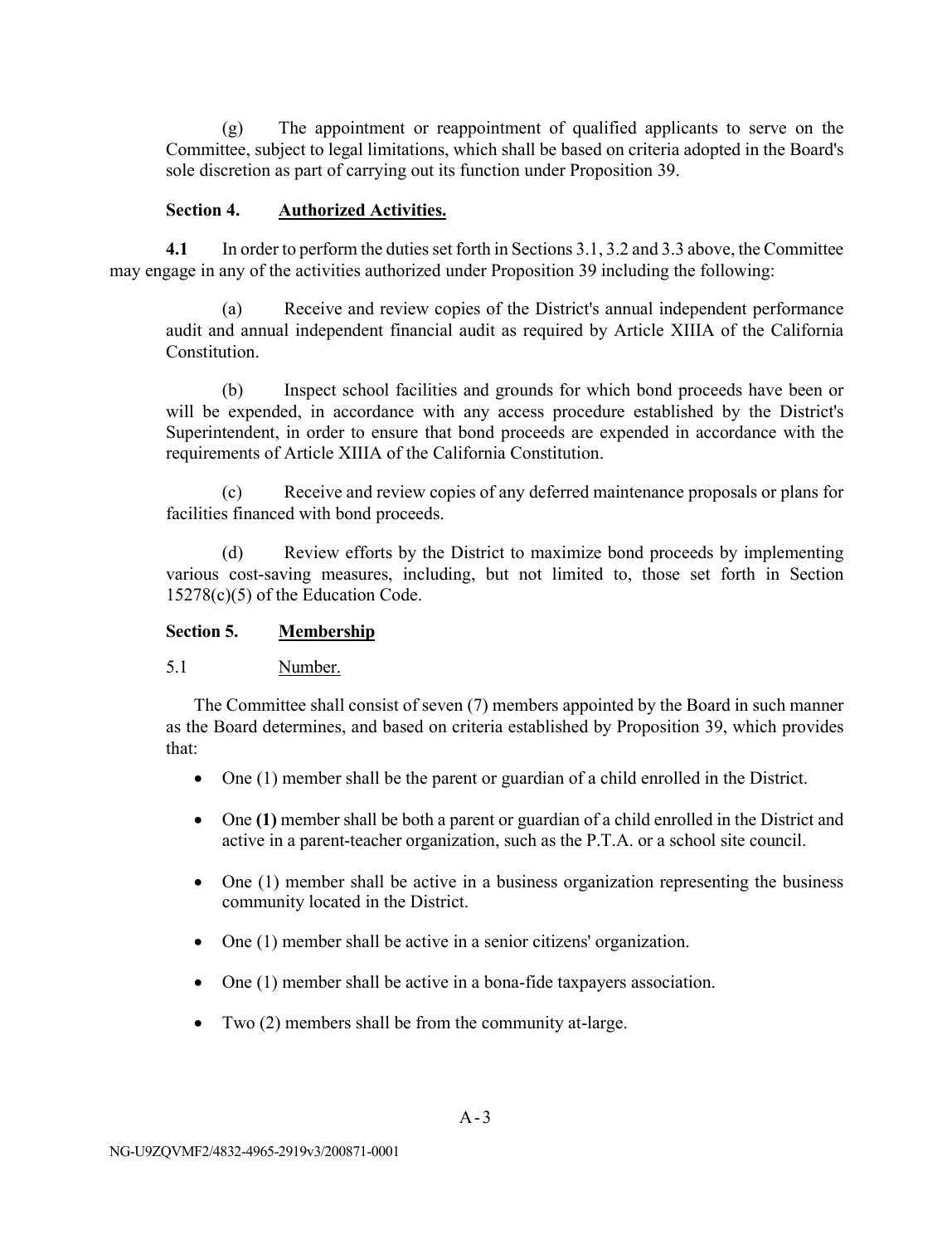# 5.2 Qualification Standards.

(a) To be a qualified person, a Committee member must be at least 18 years of age.

(b) The Committee may not include any employee, official of the District or any vendor, contractor or consultant of the District.

5.3 Ethics: Conflicts of Interest. By accepting appointment to the Committee, each member agrees to comply with Articles 4 (commencing with Section 1090) and 4.7 (commencing with Section 1125) of Chapter **1** of Division 4 of Title 1 of the Government Code. Additionally, each member shall comply with the Committee Ethics Policy attached as "Attachment A" to these Bylaws.

5.4 Term. Each member shall serve a minimum term of two (2) years, commencing on the date of the first meeting of the Committee. Upon the expiring term of a member, such member may be appointed for a new two (2) year term or a new member may be selected for a two (2) year term. No member may serve more than three (3) consecutive terms.

5.5 Appointment. The initial members of the Committee shall be those members of the Proposition C Committee. With respect to any vacancies and future appointments, Members of the Committee shall be appointed by the Board through the following process: (a) appropriate local groups and community members will be solicited for applications; (b) the Superintendent will review the applications; (c) the Superintendent will make recommendations to the Board; and (d) the Board shall appoint the members of the Committee.

5.6 Removal; Vacancy. The Board may remove any Committee member for any reason, including failure to attend two consecutive Committee meetings without reasonable excuse or for failure to comply with the Committee Ethics Policy. Upon a member's removal, his or her seat shall be declared vacant. The Board, in accordance with the established appointment process, shall fill any vacancies on the Committee. Vacancies shall be filled within 90 days from the initial date of each such vacancy. Any person appointed to fill a vacancy shall serve for the remainder of the term of the member whose position is being filled.

57. Compensation. The Committee members shall not be compensated for their services.

5.8 Authority of Members. (a) Committee members shall not have the authority to direct staff of the District, (b) individual members of the Committee retain the right to address the Board, either on behalf of the Committee or as an individual, and (c) the Committee may only request copies of reports and documents which have been previously presented to the Board and which are a public record.

# **Section 6. Meetings of the Committee.**

6.1 Regular Meetings. The Committee shall meet at least once a year but no more frequently than quarterly unless requested by the Board to meet more often. This does not prohibit the Committee from holding a special meeting if needed.

6.2 Location. All meetings shall be held within the boundaries of the District except that Committee members may participate by teleconference as set forth in Section 6.3 below.

6.3 Procedures. All meetings shall be open to the public in accordance with the *Ralph M Brown Act,* Government Code Section 54950 *et seq.* (the "Brown Act") and may be noticed and